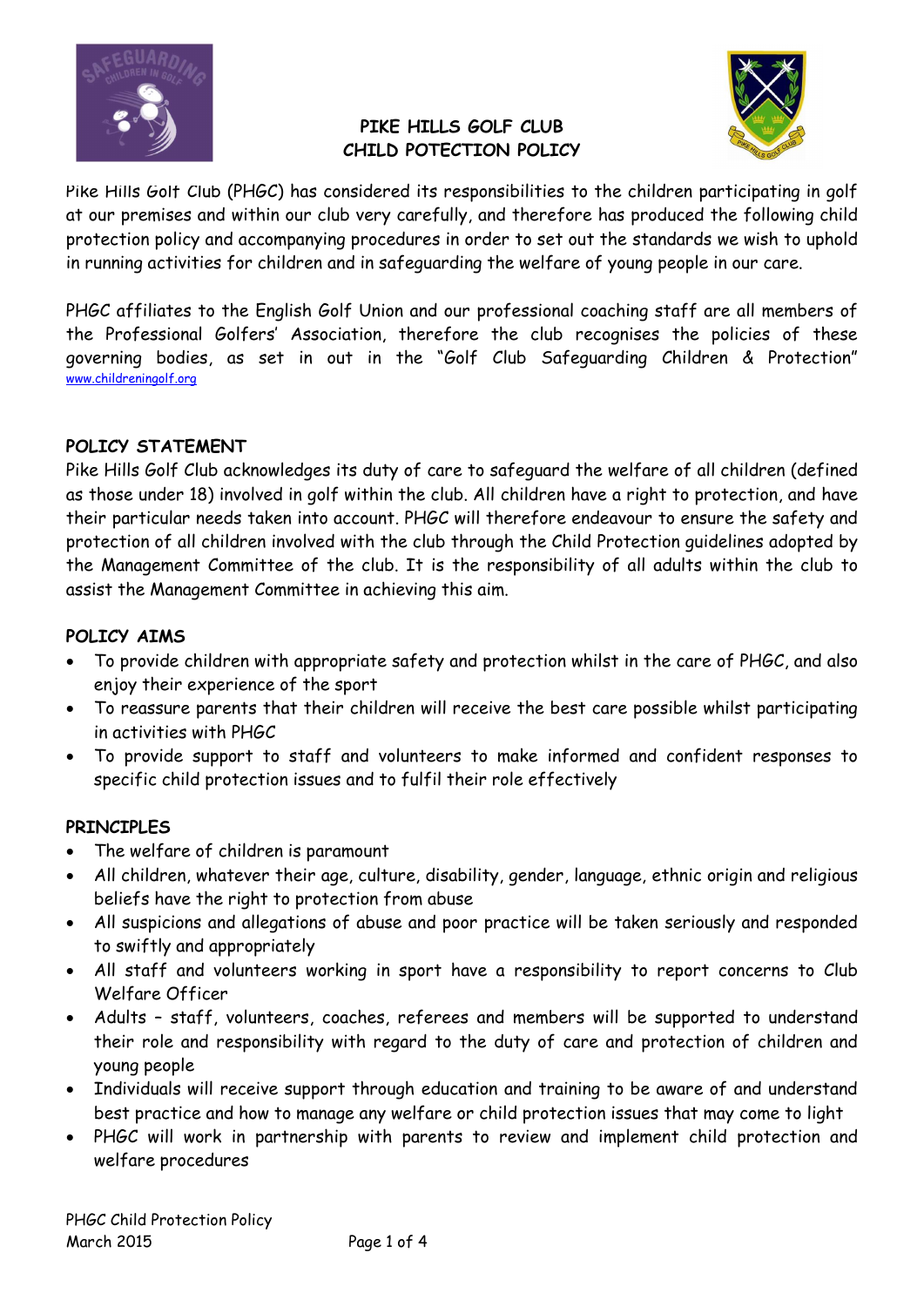PHGC policy and procedures are based on the above principles and UK and international legislation and government guidance and take the following into consideration:

- The Children Act 1989 & 2004
- The Protection of Children Act 1999
- The Police Act 1997
- Caring for the young and vulnerable Home Office Guidance for preventing the abuse of trust 1999
- The Criminal and Court Services Act 2000
- The Human Rights Act 1998
- The UN Convention on the Rights of the Child
- The Data Protection Act 1994 & 1998
- Working Together to Safeguard Children A guide to inter-agency working to safeguard and promote the welfare of children 2010
- Home Office Guidance "What to do if you are worried a child is being abused" 2006

### TYPES OF ABUSE

Somebody may abuse or neglect a young person by inflicting harm, or by failing to act to prevent harm. Young people may be abused in a family or in an institutional or community setting by those known to them or, more rarely, by a stranger.

Neglect – where adults fail to meet a young person's basic physical and/or psychological needs, likely to result in the serious impairment of the young person's health or development (e.g. failure to provide adequate food, shelter and clothing, failing to protect a young person from physical harm or danger, or the failure to ensure access to appropriate medical care or treatment.) It may also include refusal to give young people love, affection and attention.

Physical abuse - where someone physically hurts or injures a young person by hitting, shaking, throwing, poisoning, burning, biting, or scalding, suffocating, drowning or otherwise causing physical harm to a young person.

Sexual abuse – where girls and boys are abused by adults or other young people (both male and female) who use young people to meet their own sexual needs. This could include full sexual intercourse, masturbation, oral sex, anal intercourse and fondling. Showing young people pornographic material (books, videos, pictures) is also a form of sexual abuse.

Emotional abuse – is the persistent emotional ill treatment of a young person such as to cause severe and persistent adverse effects on the young person's emotional development. It may involve conveying to young people that they are worthless or unloved, inadequate, or valued only insofar as they meet the needs of another person. It may feature age or developmentally inappropriate expectations being imposed on young people. It may involve causing young people to feel frightened or in danger by being constantly shouted at, threatened or taunted which may make the young person very nervous and withdrawn. Some level of emotional abuse is involved in all types of ill treatment of a young people.

PHGC Child Protection Policy March 2015 Page 2 of 4 The above definitions are adapted from Department of for Children, Schools and Families (2010) Working Together to Safeguard Children – A guide to inter-agency working to safeguard and promote the welfare of children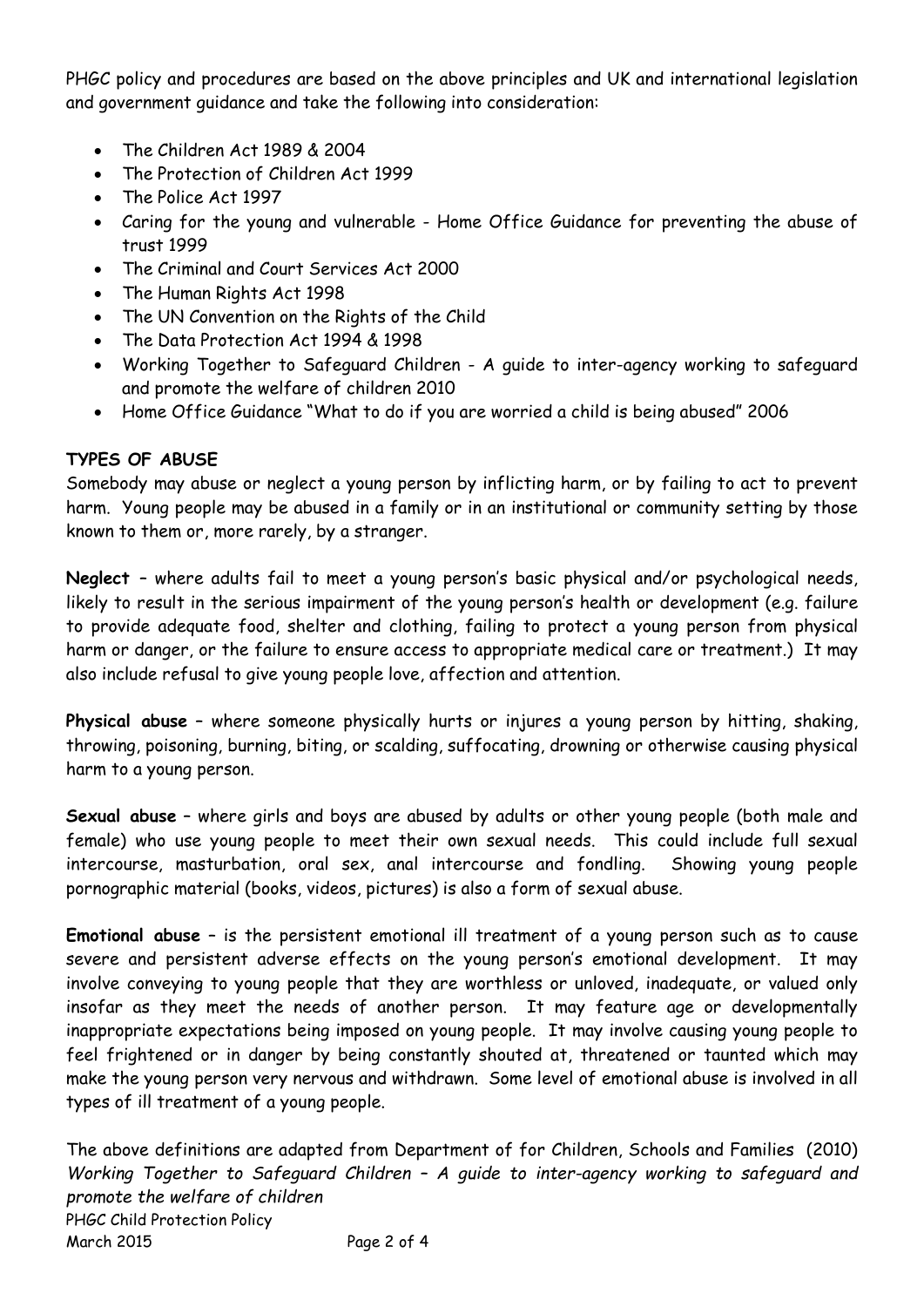# Bullying

Bullying can be psychological, verbal, or physical in nature. It involves an imbalance of power in, where the powerful attack the powerless, and occurs over time, rather than being a single act. Both adults and children can bully others. Examples of bullying behaviour can include:

- A parent who pushes too hard
- A coach who adopts a win-at-all costs philosophy
- An official who places unfair pressure on a person
- Being called names or being verbally abused
- Being deliberately embarrassed and humiliated in front of others
- Being made to feel different or like an outsider
- Being lied about
- Being physically assaulted or threatened with violence
- Being ignored
- Cyber bullying, through the use of the internet or mobile phones

## WHEN TO BE CONCERNED ABOUT A YOUNG PERSON

It can be difficult to recognise when a child is being abused, but there are some signs, that often occur in clusters. These include:

- Unexplained or suspicious injuries such as bruising, cuts or burns, particularly if situated on a part of the body not normally prone to such injuries
- An injury for which the explanation seems inconsistent
- The young person describes what appears to be an abusive act involving him/her
- Someone else expresses concern about the welfare of a young person
- Unexplained changes in behaviour (e.g. becoming very quiet, withdrawn or displaying sudden outbursts of temper)
- Inappropriate sexual awareness
- Engaging in sexually explicit behaviour
- Distrust of adults, particularly those with whom a close relationship would normally be expected
- Difficulty in making friends
- Being prevented from socialising with other young people
- Displaying variations in eating patterns including overeating or loss of appetite
- Loss of weight for no apparent reason
- The young person becoming increasingly dirty or unkempt

### RESPONSIBILITIES & COMMUNICATION

- The PHGC Child Protection Policy will be available to all members, parents, staff, volunteers and participants.
- The Policy will be reviewed every three years by the Management Committee, and amended as appropriate. Guidance from golf's governing bodies will be sought as part of the review process.
- The Management Committee has responsibility for ensuring that the policy and procedures are implemented, including taking any appropriate disciplinary action necessary.
- The Club Welfare Officer has responsibility for responding to any allegations, concerns or child protection incidents, passing information to the appropriate National Governing Body Lead Child Protection Officer and informing the appropriate club staff.
- Parents have a responsibility to work together with the club in implementing procedures and providing their children with the necessary information to safeguard themselves.